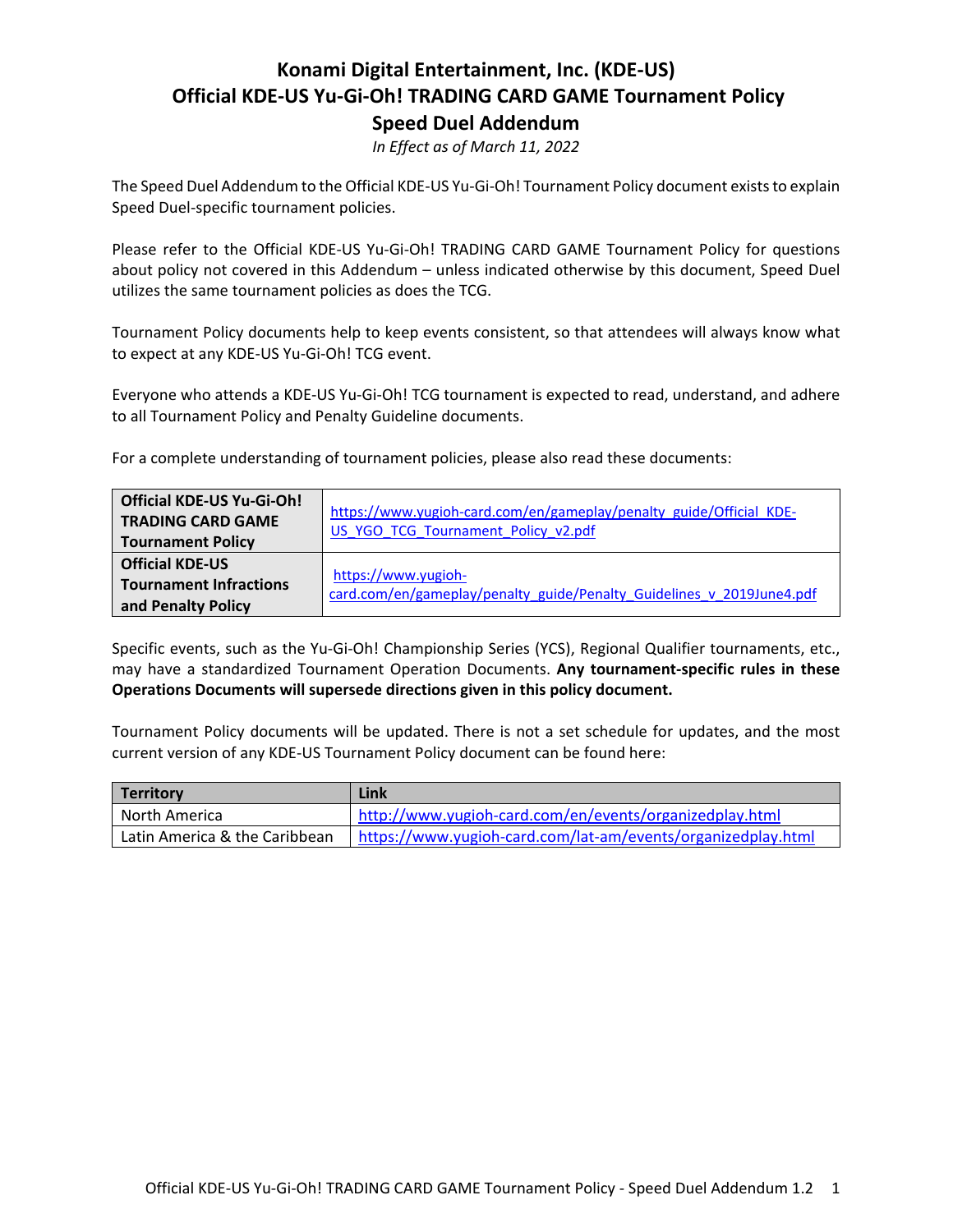| I.  | <b>Tournament Information</b> |                                               | 3              |
|-----|-------------------------------|-----------------------------------------------|----------------|
|     | А.                            | Formats                                       | 3              |
|     | <b>B.</b>                     | <b>Time Limits</b>                            | $\mathsf 3$    |
|     | C.                            | Number of Duels                               | 3              |
| ΙΙ. |                               | <b>Tournament Play</b>                        |                |
|     | А.                            | Field Layout                                  | 3              |
|     | В.                            | Skill Cards                                   | 4              |
| Ш.  |                               | <b>Constructed Deck Information</b>           | 5              |
|     | А.                            | General                                       | 5              |
|     | <b>B.</b>                     | Main Deck                                     | 5              |
|     | C.                            | Side Deck                                     | 6              |
|     | D.                            | Extra Deck                                    | 6              |
| IV. |                               | <b>Sealed Deck Information</b>                | 6              |
|     | А.                            | General                                       | 6              |
|     | В.                            | <b>Sealed Pack</b>                            | $\overline{7}$ |
|     | C.                            | Side Deck & Extra Deck for Sealed Deck Events | $\overline{7}$ |
| V.  |                               | <b>Card Legality</b>                          | 7              |
|     | А.                            | Speed Duel Card Legality                      | 7              |
|     | В.                            | Forbidden & Limited List                      | 7              |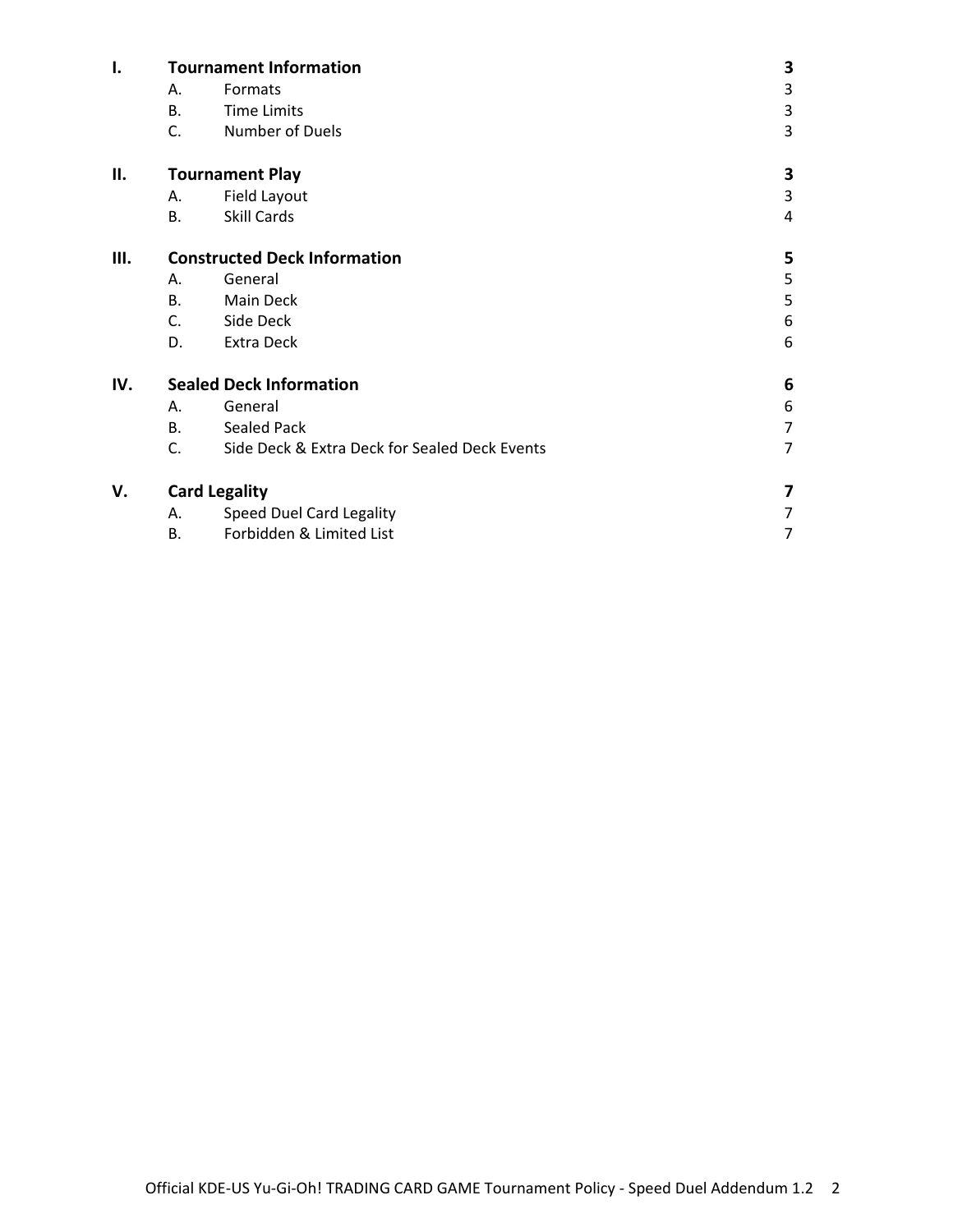# **I. Tournament Information**

## **A. Formats**

There are a variety of available formats for Speed Duel tournaments. Duelists should make sure they know the format for the tournament they plan to attend, and ensure they are adequately prepared.

| Format              | <b>Description</b>                                                                   |
|---------------------|--------------------------------------------------------------------------------------|
| Constructed         | Duelists must bring their own tournament-legal Deck in order to play in a            |
|                     | Constructed Tournament.                                                              |
| <b>Sealed Deck</b>  | Duelists in Sealed Deck format events will be provided with card product at the      |
|                     | event, and they will construct their Tournament Decks from that product only.        |
|                     | Open Dueling events are casual events that do not have set pairings, Win/Loss        |
| <b>Open Dueling</b> | records, or time limits imposed on Duelists. This format is primarily used for Speed |
|                     | Duel Launch Events and Premier! events.                                              |

### **B. Time Limits**

Speed Duel rounds are 40 minutes in length.

## **C. Number of Duels**

- Speed Duel Matches are run in a best-of-three Duels format.
	- $\circ$  It is possible to play more than three Duels in a Match, if Duels end in a Draw before the end of the round.
	- $\circ$  Some Tier 2 or higher events may offer different formats than best-of-three Duels. If so, the information will be provided ahead of time via event FAQs and Ops Docs.
- The first Duelist to win two Duels is declared the winner of the Match.

If a Duelist loses two Duels, they are considered to have lost the Match.

- $\circ$  If both Duelists have one Game Loss in a Match and both receive a simultaneous Game Loss, the Match is considered a Double Loss.
- If the Match is not concluded prior to the end of the round time, please refer to the End of Match procedure in the Official KDE-US Yu-Gi-Oh! TRADING CARD GAME Tournament Policy

## **II. Tournament Play**

## **A. Field Layout**

While a Game Mat is not required in order to play, you are responsible for placing all of your cards and Deck elements according to the layout established by the Game Mat.

Specified locations include the 3 Main Monster Zones, the 3 Spell and Trap Zones, the Field Zone, the Deck, the Extra Deck, and the Graveyard.

You may not create your own layouts. You may, however, modify layouts if it is necessary to meet physical needs such as an injury, left-handedness, etc.

If you need to modify the field layout, you are responsible for clearly notifying your opponent of the changes to the field.

You are required to maintain the positions of all cards as they are originally placed on the field, except when directed otherwise by a card effect.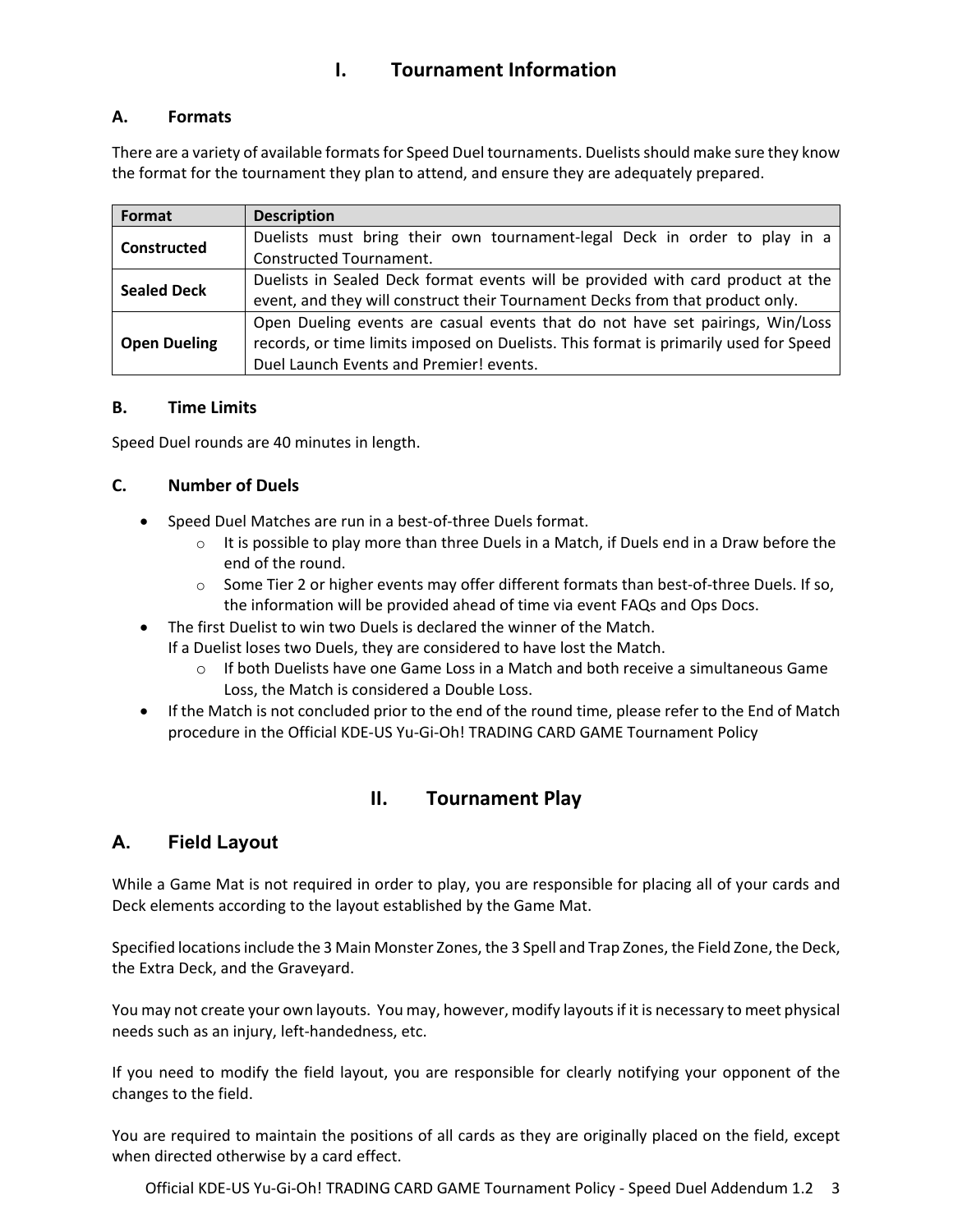Skill Cards should be placed next to the Field Spell or Extra Deck Card Zones, in clear view of both Duelists.



Banished cards should be kept next to the Graveyard, in clear view of both Duelists.

|                 | Avoid collapsing your field in order to save space.                           |  |
|-----------------|-------------------------------------------------------------------------------|--|
|                 | Do not shift cards from one zone to the next unless a card effect directs you |  |
|                 | to do so.                                                                     |  |
|                 | Do not put anything in a zone reserved for something else, such as putting    |  |
|                 | tokens or your Side Deck into the Extra Deck Zone.                            |  |
|                 | Skill Cards must be set face down next to the Field Center Card Zone prior to |  |
| <b>Examples</b> | deciding who will go first. If the Duelist who will decide who goes first has |  |
|                 | already presented a Skill Card, that Duelist must go first.                   |  |
|                 | Never place Banished cards underneath the Spell and Trap Zone.                |  |
|                 | Use caution when placing your hand of cards on the field. If you must put     |  |
|                 | your hand of cards down, ensure that your opponent is aware of what you       |  |
|                 | are doing. Do not place your hand of cards in any location that would         |  |
|                 | confuse the Game State.                                                       |  |

#### **B. Skill Cards**

Selecting a Skill Card

- You are not required to use Skill Cards.
- If you will use a Skill card, choose exactly 1 Skill Card before each Duel.
- Before presenting your Deck to your opponent to shuffle and cut, place that 1 Skill Card face-down next to your Field Zone or Extra Deck unless the Skill Card instructs you to do something else with it.
- If you choose not to use a Skill Card during the first Duel of a Match and you have Skill Cards in your Side Deck, you may use a Skill Card from the Side Deck as part of the Side Deck process for Game 2 or Game 3.
- If you choose to use a Skill Card during the first Duel of a Match, you may opt not to use a Skill Card for subsequent Duels in the Match.

Activating a Skill Card

• If a Skill says that it's a certain type of card in its Type line, like Continuous Spell or Continuous Trap, then after the Duel begins it's always that type of card and follows all the rules for that type of card instead of the rules for Skill Cards.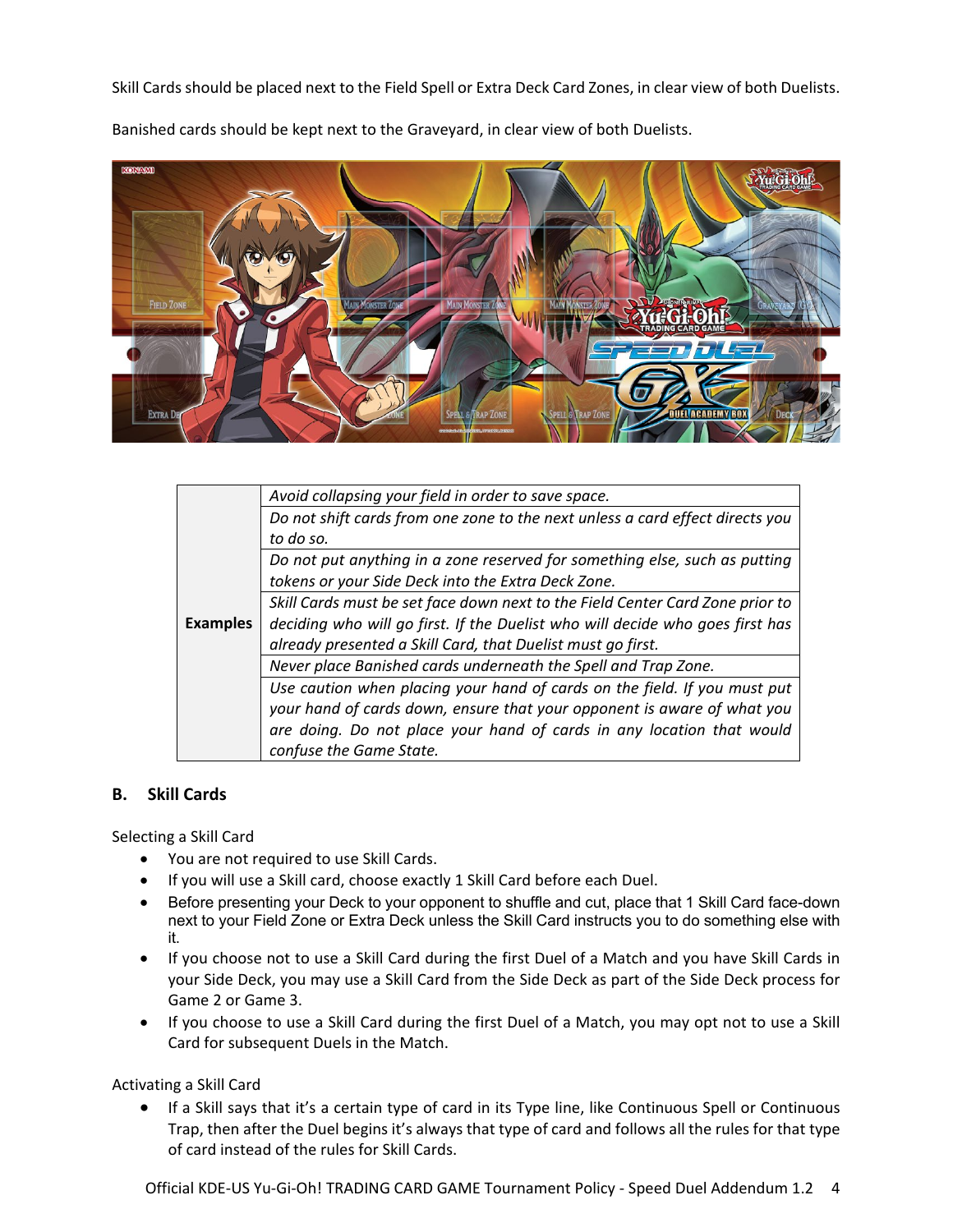- During the Duel, you can activate your Skill Card by flipping it face-up. If your Skill Card tells you when you can activate it, then you can only activate it at that time, when there is no Chain being built or resolved. If your Skill Card doesn't say when you can activate it, then you can only activate it during your Main Phase when there is no Chain being built or resolved.
- Activating a Skill or Skill Card does not start a Chain and is not a card effect. Cards/effects cannot be activated in response to the activation of a Skill. However, cards and effects can be activated after a Skill has resolved as appropriate.
- The Skill on your Skill Card can only be activated once per Duel unless it has specific instructions otherwise. If it does, follow the instructions on your Skill Card.

Deck Rules for Skill cards

- If you decide to place a sleeve on your Skill Card, the sleeve must be clear on both sides, and may not hide any of the text on either side.
- You can have additional Skill Cards as part of your Side Deck. Skill Cards can be exchanged in between Duels, similar to utilizing the Side Deck in standard TCG duels.
- Skill Cards in your Side Deck count towards the maximum number of cards you can have in your Side Deck.

## **III. Constructed Deck Information**

## **A. General**

Constructed Decks for Speed Duel tournaments must meet specific guidelines for use in the event. You must ensure that your Decks meet these requirements before entering an event.

- **Only cards with a Speed Duel Logo can be used in your Deck.**
- Your Deck includes the Main Deck and may include a Side Deck and/or an Extra Deck.
- You may not have more than three copies of any card included in your Main Deck, Side Deck, and Extra Deck combined.

Speed Duel cards that are not registered on your Deck List as part of the Main Deck, Side Deck, or Extra Deck, or any Yu-Gi-Oh! TCG cards without the Speed Duel Logo, may not be kept with your Deck (in the Deck box, calculator case, in or around your play area, etc.) with the exception of cards used and clearly marked as Tokens.

| <b>Examples</b> | "Lucky" or mascot cards                         |
|-----------------|-------------------------------------------------|
|                 | Cards used as Translations                      |
|                 | Yu-Gi-Oh! TCG cards without the Speed Duel Logo |
|                 | Cards recently received in a trade              |

#### **B. Main Deck**

Constructed Main Decks for Speed Duel tournaments must have a minimum of 20 cards, and a maximum of 30 cards.

Only the cards in the Main Deck count towards this total; cards in the Side or Extra Decks do not count towards this total.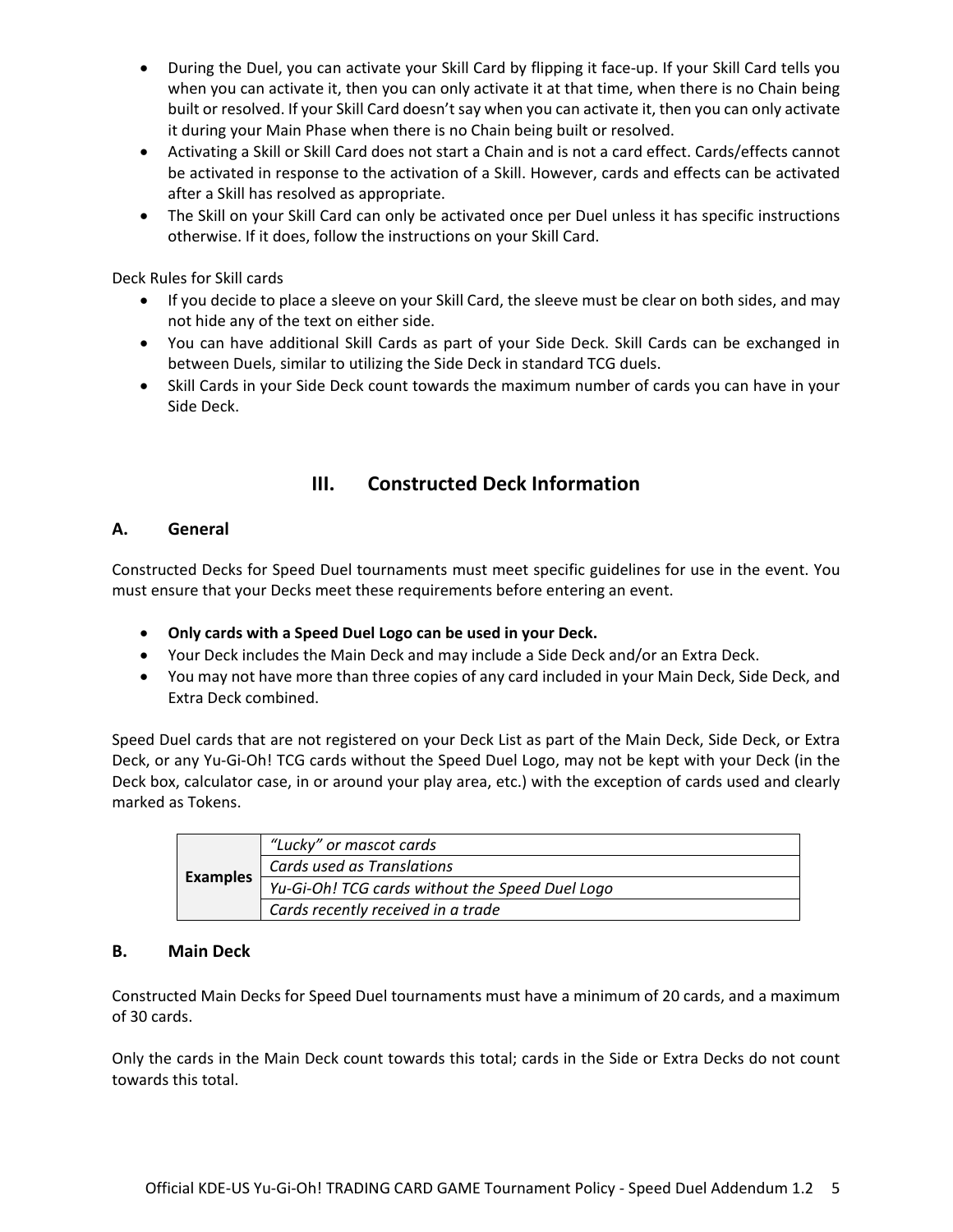## **C. Side Deck**

In a Constructed Tournament, you may use a Side Deck consisting of 0 to 6 cards in addition to your Main Deck.

Skill Cards can be included in your Side Deck.

When the Match begins, you and your opponent must both confirm the exact number of cards in each other's Side Deck.

Side Deck cards (with the exception of Skill Cards, which are not played in the Deck) may be exchanged for cards in the Main Deck or the Extra Deck between Duels in a Match, on a 1-for-1 basis.

If you choose to not use a Skill Card during the first Duel of a Match and you have Skill Cards in your Side Deck, you may use a Skill Card from the Side Deck as part of the Side Deck process for Game 2 or Game 3.

If a Duelist chooses to use a Skill Card during the first Duel of a Match, they may opt not to use a Skill Card for subsequent Duels in the Match.

|                 | A Duelist may remove three cards from their Main Deck and two cards from   |  |
|-----------------|----------------------------------------------------------------------------|--|
|                 | their Extra Deck before the start of the next Duel in a Match, and replace |  |
|                 | them with the exact same number of cards from the Side Deck.               |  |
| <b>Examples</b> | A Duelist may start Game 1 with a Joey Wheeler Skill Card and then change  |  |
|                 | to a Yami Yugi Skill Card before the start of Game 2.                      |  |
|                 | A Duelist may choose not to use a Skill card during Game 1, and then add a |  |
|                 | Skill Card from their Side Deck for Game 2.                                |  |

If the Side Deck is used between Duels, the Side Deck should be counted out in full view of the opponent, to show that the Side Deck remains the same size as was confirmed before the Match began.

Cards cannot be exchanged between the Main Deck and Extra Deck, even if you are keeping those cards in your Side Deck.

After each round of a tournament, both Duelists must remove all Side Deck cards and restore their Main and Extra Decks to their original state before the next Match begins.

You may not add cards to your Main Deck from your Side Deck before the first Duel in a Match.

If the first Duel in a Match is decided by a Game Loss penalty before the Duel has begun, neither Duelist may use their Side Decks before the second Duel of the match.

## **D. Extra Deck**

You may have an Extra Deck of up to 6 Extra Deck Monsters (Fusion, etc.).

Extra Deck Monsters are never kept in the Main Deck.

## **IV. Sealed Deck Information**

## **A. General**

Sealed Deck events feature Decks that are constructed entirely of cards provided at that tournament. You may not add cards from any other source, unless instructed that you may do so by a judge.

Official KDE-US Yu-Gi-Oh! TRADING CARD GAME Tournament Policy - Speed Duel Addendum 1.2 6